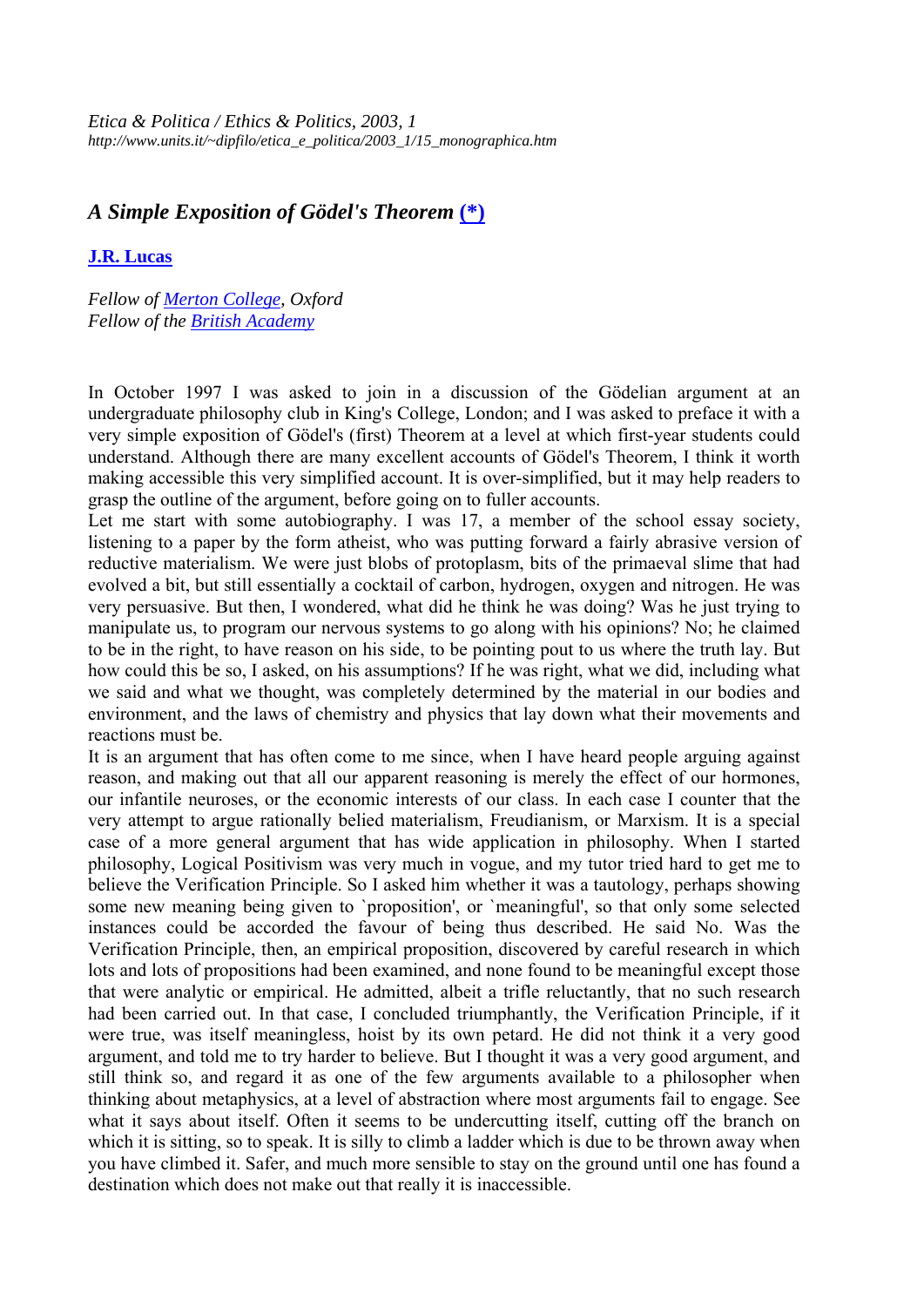I first heard of Gödel's Theorem in June 1948, when I had taken Maths Mods, and was wanting to change to Greats. I was told that there was some weird bit of mathematics involving prime numbers which was very strange. I suppose I had been trying to formulate my argument against materialism. Nine years later I was able to go to Princeton to study mathematical logic properly, and on my return tried out my argument on colleagues at Cambridge, then in a paper in 1959 to the Oxford Philosophical Society, which was finally published in 1961.

G del's argument is self-referential. It is a development of the Epimenides paradox, known to St Paul. Epimenides was a Cretan and said that All Cretans were Liars. A modern version would be a backboard on which was written:

This statement is false

In this crude form we should not take it very seriously, any more than the ancients did Epimenides. One obvious flaw, pointed out by Gilbert Ryle, is that the `this' fails to refer properly. `This statement ': which statement? It refers to a statement that is still in course of being made. We don't know what the statement is that is being referred to until the statement has been completed, but it cannot be completed until the reference is made out properly. If we try to make sense of it, we get into a loop: `This statement, namely `This statement, namely `This statement, namely `This statement, namely . . . . .'''''' Gödel circumvented Ryle's objection. He found a way of referring to well-formed formulae of formal logic which was independent of token-reflexive (or indexical) terms, such as `this'. Formal logic has relatively few symbols, and to each of these G del assigned a number. He then could code a string of symbols by taking the odd prime numbers in order, and raising each to the power of the corresponding symbol. Thus if we want to refer to

 $(p V p)$ --->p and numbers assigned are 4 7 6 7 5 8 7

the number for the string is  $3^4.5^7.7^6.11^7.13^5.17^8.19^7$ 

This is an enormously big number, but it is just a number, and in principle we could refer to a well-formed formula by a single number. Instead of working out

 $3^4.5^7.7^6.11^7.13^5.17^8.19^7$ 

let me pretend that it comes to 1729. Then it might be possible to write down, in a Ryle-proof manner

1729 - - - - - - - - - Well-formed formula no. 1729 is false

or, equivalently

1729 - - - - - - - - - Well-formed formula no. 1729 is not true

In order to do that, of course, we should need to be able to have all the terms in wff no. 1729 expressed in formal logic. Obviously `not' can be. Hence, Tarski argued, `true' cannot be, or we should be landed in a contradiction.

Formal logic cannot, on pain of inconsistency, contain a (meta-logical) predicate of wellformed formulae with the properties of `true'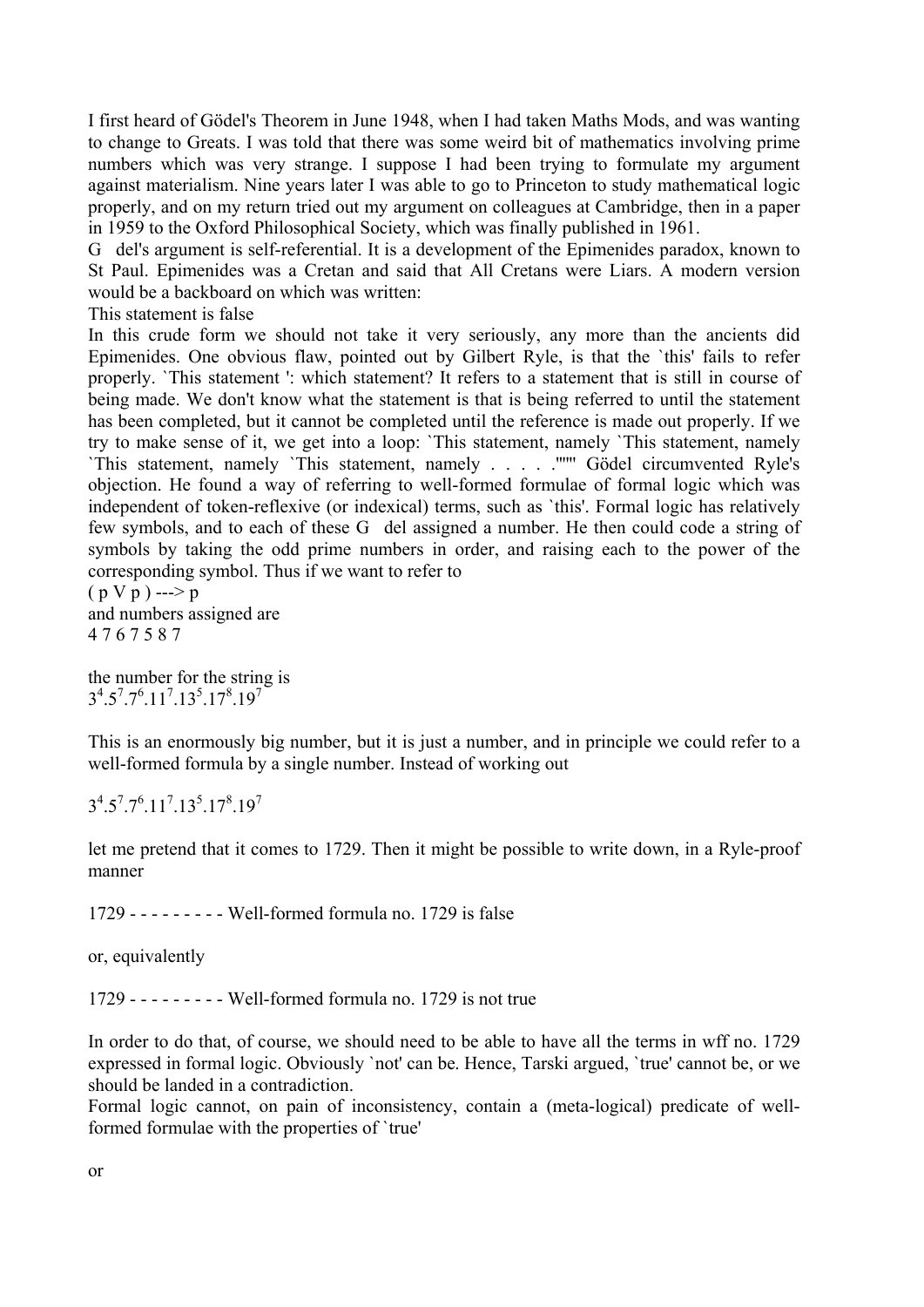`True' cannot be fully represented in formal logic

Tarski's Theorem

Formal logic is the language of computers. So a very simple version of my thought would be: Computers cannot have a term with the properties of `true'.

Men do have a term with the properties of 'true'. Therefore men are not computers.

If Pontius Pilate asks one of you `What is truth?' you can answer `I can't tell you, if I am only a machine---indeed, if I were, I should not be able even to understand the question.' (Unfortunately, when a tutor asks you, he is not disposed to think that you could tell him what truth is; nor even to understand the question.)

Instead of simply going for this negative conclusion, Gödel massaged truth, to represent it in formal logic so far as possible. Truth itself cannot be represented, but *provability-according-tothe-rules-of-formal-logic* can. What is a proof in formal logic? It is a sequence of well-formed formulae, starting with axioms, ending with the well-formed formula to be proved, with each successive step being a well-formed formula that follows from its predecessor according to some explicit rule of inference. So what Gödel needed to do was to code not just well-formed formulae---strings of symbols---but strings of well-formed formulae---strings of strings of symbols. But this can be done in essentially the same way as before, using this time not just the odd prime numbers, but 2 as well. Then a sequence of well-formed formulae can be expressed by an even number, and a putative proof of well-formed formula no.1729 would look something like

 $2^{105}$ ,  $3^{231}$ , . . . . . 1873<sup>1729</sup>

To give a proper definition of a formal proof, Gödel needed to specify the axioms, and to formulate precisely the requirement that each well-formed formula was either an axiom of followed from earlier members of the sequence in virtue of one of the rules of inference. And having done this in meta-logical terms, he needed to show that granted his coding system, these requirements could be represented as arithmetically definable properties of numbers. It was a mammoth task, and took pages and pages of detailed working. But he managed it, and was able to define a relation between numbers which obtained just in case the first (even) number was the G del number of a proof-sequence which was in fact a valid proof of the well-formed formula whose Gödel number was the second number in the relation. That is to say, there is a very complicated relation between numbers,  $Pr(x,y)$ , which can be defined in terms of addition and multiplication, and holds when y is the Gödel number of a particular well-formed formula, and x is the Gödel number of a sequence of well-formed formulae which constitutes a proof of y. And then, generalising, he could have a general provability predicate which used the existential quantifier, and said just that there was a number which was the Gödel number of a sequence that was a proof of the well-formed formula whose Gödel number was the second number. So the well-formed formula,  $(Ex)Pr(x,1729)$  holds when there is a proof of the wellformed formula whose Gödel number is 1729, and conversely  $-(Ex)Pr(x,1729)$ , holds when there is no proof of the well-formed formula whose Gödel number is 1729.

These two manoeuvres enable Gödel to refer to well-formed formulae by numbers, and to represent provability as a property of numbers definable in terms of the simple arithmetical operations of addition and multiplication, though the definitions are themselves very complicated. It remains to achieve *self*-reference, to find some Gödel number, 1729 as we have supposed for the sake of brevity, where wff no. 1729 turns out to *be* the wff  $-(Ex)Pr(x,1729)$ How can Gödel achieve this? He does it by means of a ``diagonalization operation'', like those used by Cantor to prove the non-denumerability of the continuum.

Cantor argues by *Reductio Ad Absurdum*. Suppose we could arrange all the real numbers between 0 and 1 in a denumerable list. The list would then look like

 $0.a_{11}a_{12}a_{13}a_{14}a_{15}a_{16}a_{17}a_{18}a_{19}...$ 

 $0.a_{31}a_{32}a_{33}a_{34}a_{35}a_{36}a_{37}a_{38}a_{39}...$